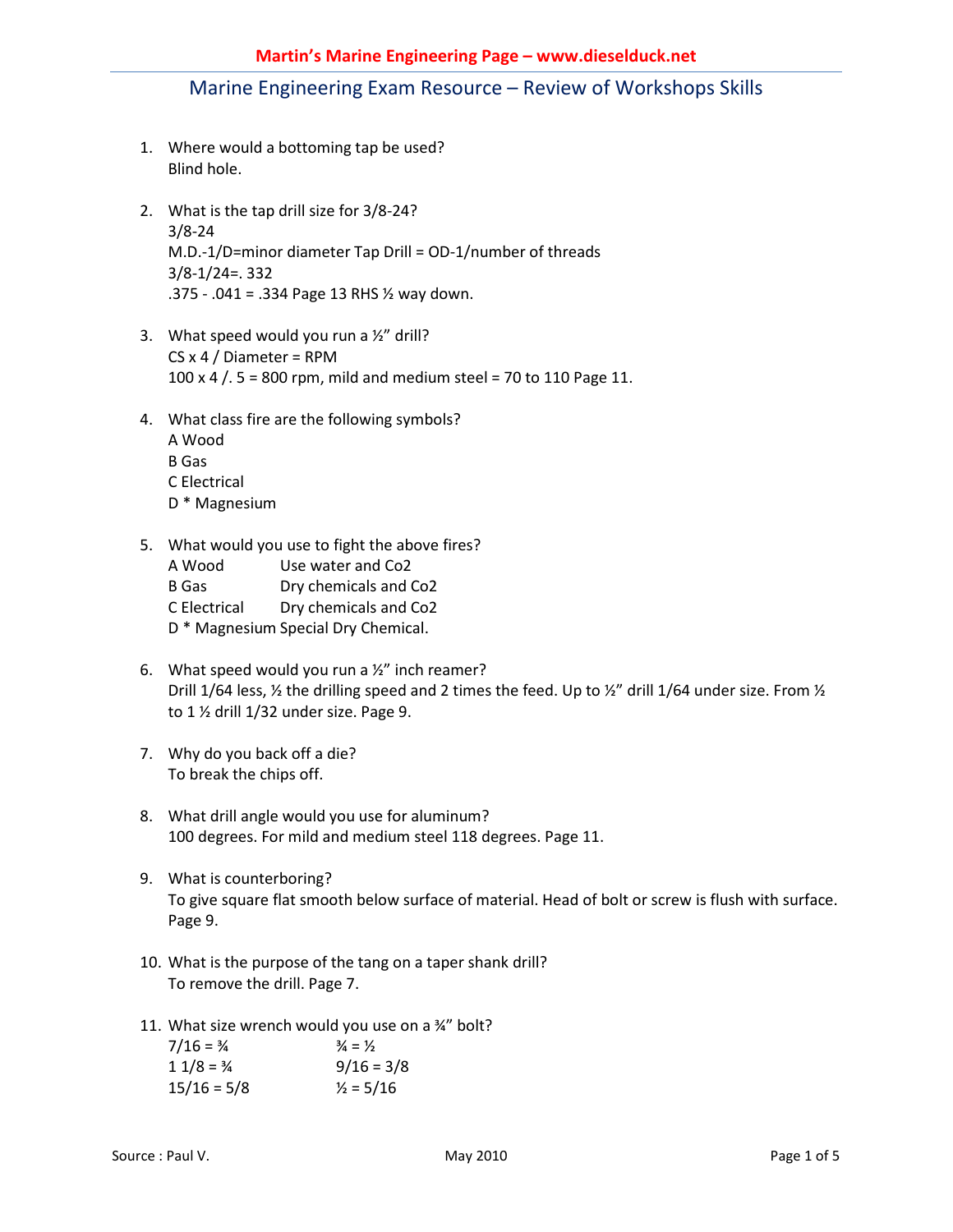- 12. What is the speed of a 5/16 drill? CS x 4 / Diameter 400/.312 = 1280 RPM.
- 13. What is the tap drill for a M12 x 1.75 thread?  $MD - P =$  drill size 12 - 1.75 = 10.25 Tap drill = OD- Pitch Page 17 Part of thread.
- 14. If the edges of a drill are broken what problem does this indicate? To heavy feed. Corner wearing roughly, Speed to fast. Page 11 LHS.
- 15. How far above a roof should a ladder extend? Three feet or one meter.
- 16. Where should the D ring of a safety belt go? Middle of your back.
- 17. How far out should a ladder be from the wall if it extends up 24 feet? One foot out for every four feet up. 6 feet away from wall.
- 18. What tool would you use when laying out horizontal lines above a flat surface? (They must be accurate)! Vernier height gauge with scriber.
- 19. How would you remove a reamer from your work? Turn same way as feed.
- 20. If you were to measure the shoulder in a stepped hole to within .001" what tool would you use? Depth micrometer.
- 21. What grinding wheel would you use for grinding carbon and alloy steels of high tensile strength? Aluminum oxide for high-tension steel for all ferrous metals (iron) except cast iron. Silicone carbide for low tensile materials, aluminum, brass, bronze.
- 22. What wrench would you use to ensure that even uniform tension is applied to bolts? Torque wrench. Page 21 and 22.
- 23. How would you repair a crack in a saw blade both circular and band? Drill hole in end of crack in circular and a large type band saw blade.
- 24. What type of bolt would you use to fasten a steel plate to a wooden beam? Lag bolt.
- 25. How is the length of a flat head machine screw measured? From top of bolt to bottom of thread.
- 26. Lead of a screw thread is? Amount of thread for one revolution of the nut. Lead for double start is twice the pitch. Page 17.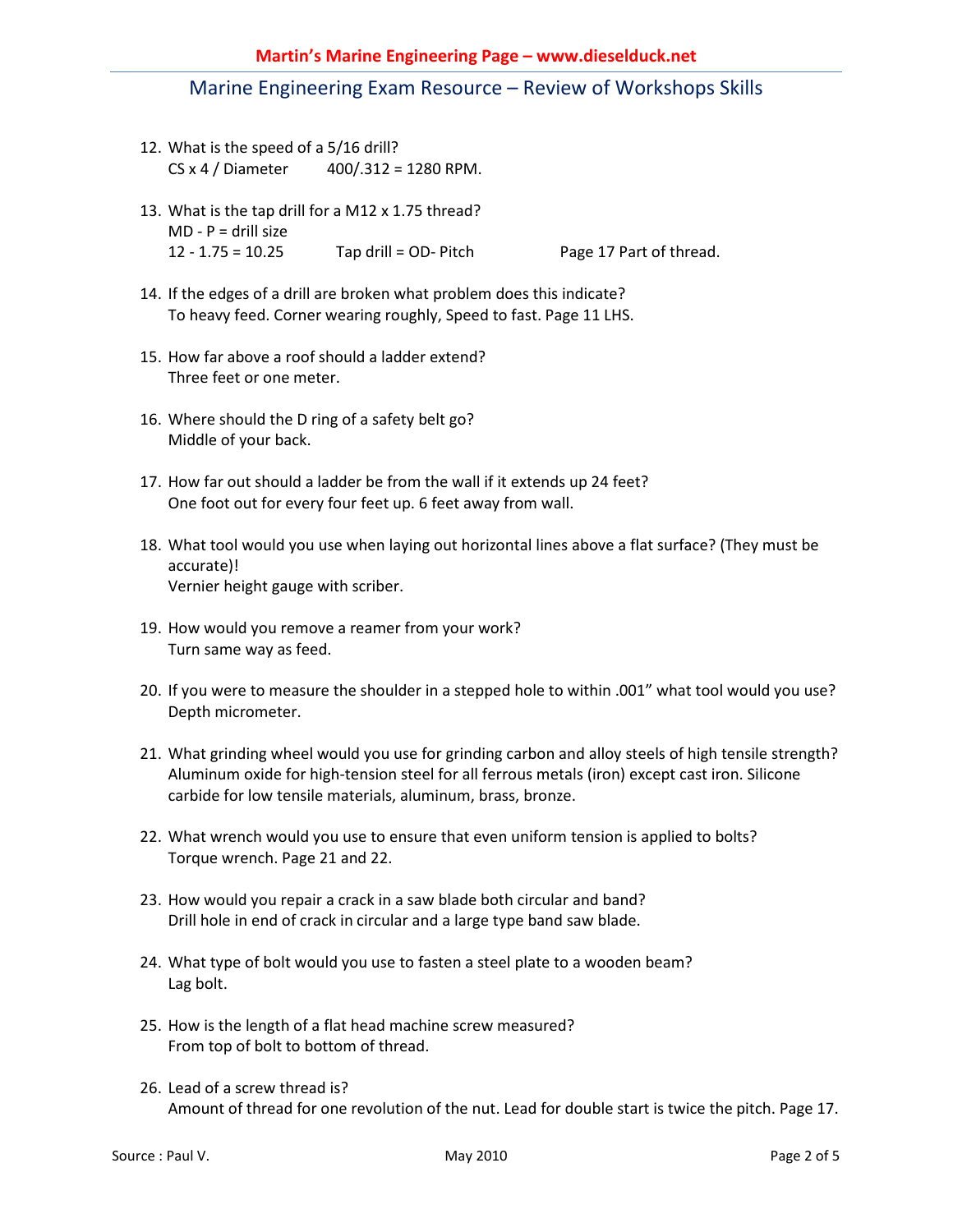#### **Martin's Marine Engineering Page – www.dieselduck.net**

### Marine Engineering Exam Resource – Review of Workshops Skills

- 27. What pitch of hacksaw blade would you use to cut pipe? 32 teeth per inch. Blade should have at least two teeth in contact with material at all times.
- 28. Name the three items that are needed to start a fire? Oxygen, Fuel, Heat.
- 29. How should the edge of a cold chisel be shaped? 60 degree angle. Convex cutting edge.
- 30. Which way do you cut with a hacksaw? With a forward stroke.
- 31. What are the different points set screws can be? Cup, coned, flat, dog, knurled
- 32. What is the first tap you use when threading a hole? Starter tap.
- 33. Give a sample rule of thumb for selecting a grinding wheel regarding the material to be ground. The harder the material to be ground the softer the wheel.
- 34. What are threads used for? Fastening, measuring devices, conveying materials, pressuring tight joints.
- 35. What is the distance between one thread and the next one called? Pitch.
- 36. What is the standard twist drill angle, for mild steel? 118 degrees. Lip clearance angle for general-purpose 12 degrees.
- 37. How much material would you leave for reaming (hand) in a hole under ½"? Up to  $\frac{1}{2}$ " = 1/64 undersize.  $\frac{1}{2}$ " to 1  $\frac{1}{2}$ " = 1/32 undersize.
- 38. Why do we place paper washers on grinding wheels? As vibration pads. Lessen strain. Makes for better surface area.
- 39. What is the best tool for bisecting an angle in layout work? Dividers.
- 40. What would you use for measuring the clearance between parts? Feeler gauges.
- 41. What does each graduation on a sleeve of a micrometer represent? .025 thousandths . 5 mm on metric.
- 42. What is the included angle of a UNF thread?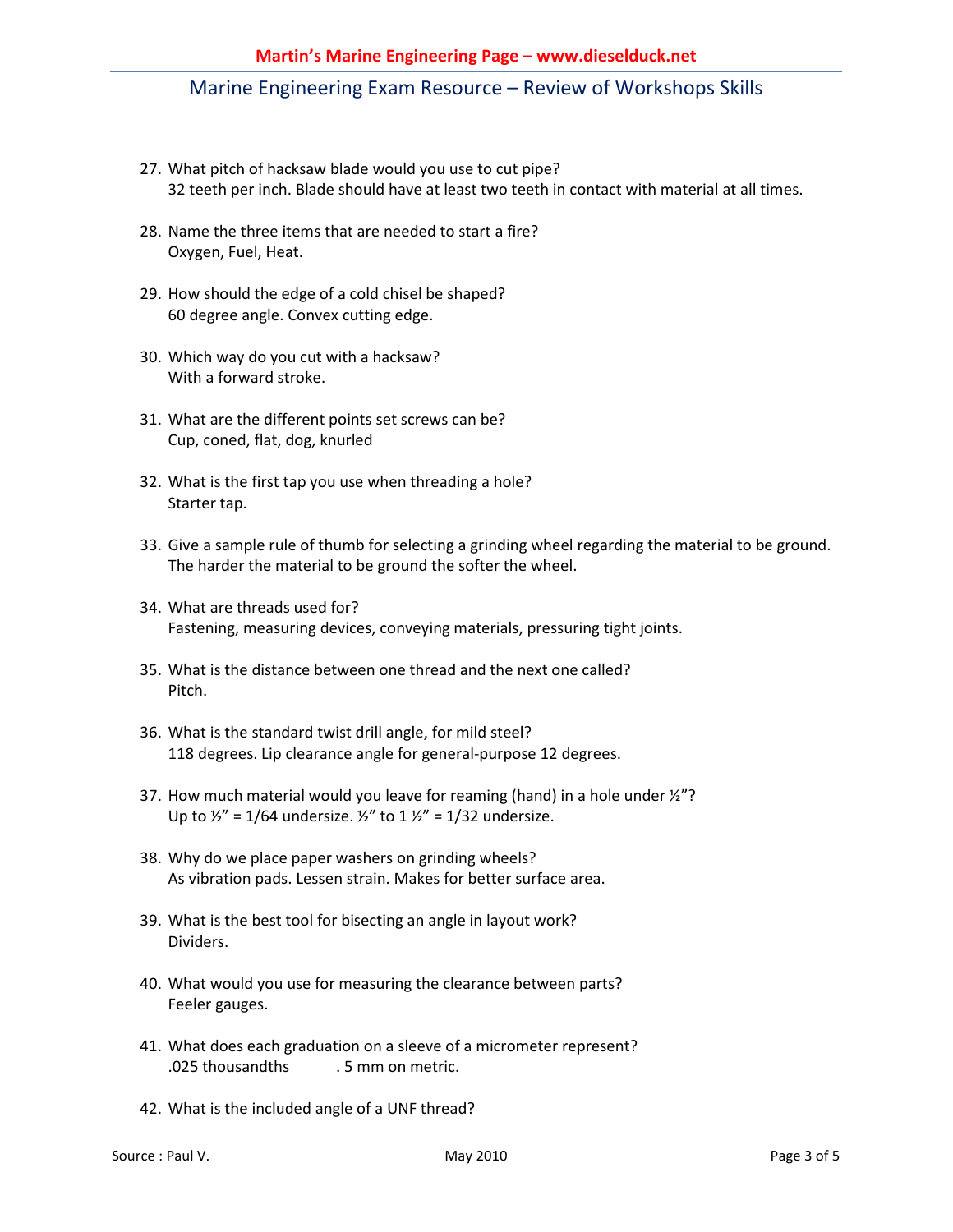60 degrees. Page 18.

- 43. What is the taper on a taper pin? ¼" per foot.
- 44. What should you do if you see a plugged grinding wheel? Dress the wheel.
- 45. How far should the tool rest be from the grinding wheel? 1/16 of an inch or as close as possible.
- 46. Before working on a piece of equipment what should you do? Switch power off. Take fuses out. Tag and lock out.
- 47. What advantages does a vernier have over a micrometer? Vernier is three tools in one. Outside measurement, inside measurement, depth.
- 48. What is the largest hole size a number drill will produce? No. 1 is largest .229 No. 96 is smallest .006 Letter Z is the biggest .413 Letter A is smallest .234 Fractional  $1/64$  to  $3\frac{1}{2}$  Metric .75 to 77mm.
- 49. Why are holes reamed? To give smooth accurate finished diameters.
- 50. How are taper pins sized? Sized by numbers 0 to 15. Zero being the smallest.
- 51. How do you check a grinding wheel for cracks? Tap it with a wooden mallet or screwdriver head. Ringing sound OK, dull sound means cracked.
- 52. Where shear is a factor, what type of bolt should be used? High tensile strength bolt.
- 53. Where should you look when using a hammer and a chisel? Look at point of chisel. Wear safety glasses.
- 54. What do the following numbers indicate? ¼-20 UNC-2A  $\frac{1}{4}$  = MA=OD diameter 20 = threads per inch UNC = United National Course 2A = Class of fit Class of Fit 1 Loose fit 2 General fit 3 Precision fit A external fit